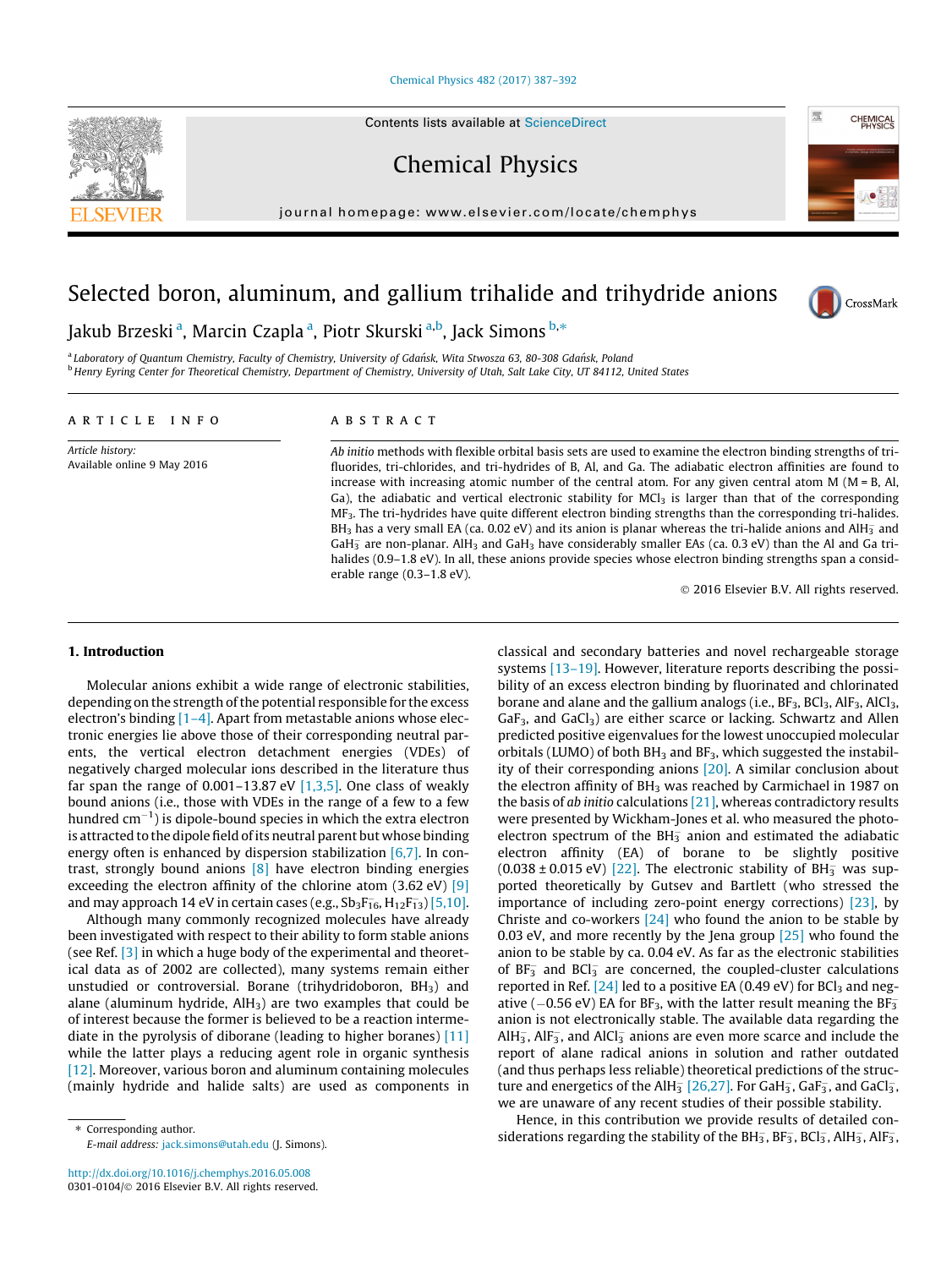<span id="page-1-0"></span>AlCl $_3^-$  GaH $_3^-$ , GaF $_3^-$ , and GaCl $_3^-$  anions established on the basis of correlated ab initio calculations using flexible atomic orbital basis sets.

## 2. Methods

The equilibrium structures and corresponding harmonic vibrational frequencies of closed-shell neutral  $BH<sub>3</sub>$ ,  $BF<sub>3</sub>$ ,  $BCl<sub>3</sub>$ ,  $AH<sub>3</sub>$ ,  $AlF_3$ ,  $AlCl_3$ ,  $GalF_3$ ,  $GalF_3$ , and  $GalG_3$  and their daughter doublet anions were determined by applying the quadratic configuration interaction method with single and double substitutions (QCISD) [\[28–30\]](#page-5-0) using the 6-311++G(3df,2pd) [\[31,32\]](#page-5-0) basis sets. The vertical electron detachment energies (VDEs) and the adiabatic electron affinities (EAs) were calculated by employing the supermolecular approach (i.e., by subtracting the energy of the anion from that of the neutral).

The reliability of the QCISD/6-311++G(3df,2pd) approach was verified by comparing the resulting VDEs and EAs to the corresponding VDEs and EAs calculated by using the coupled-cluster method with single, double, and non-iterative triple excitations  $(CCSD(T))$  [\[33–36\]](#page-5-0) and the same 6-311++G(3df,2pd) basis set (with all orbitals included while computing the correlation energies). Since the VDEs and EAs obtained using the QCISD method differ from those calculated with the CCSD(T) technique usually by 0.01–0.04 eV (larger differences of 0.06–0.07 eV were noted only for the EA of GaF $_3$  and the VDE of GaCl $_3^-$ ), we are quite confident that our excess electron binding energies predicted by applying the QCISD approach remain reliable. Since the CCSD(T) analytic gradients and force constants are not implemented in the computational package we have available, we decided to carry out the calculations (geometry optimizations, harmonic frequencies, etc.) using the QCISD method instead.

The (very small) adiabatic electron affinity of  $BH<sub>3</sub>$  could not be properly described at the QCISD/6-311++G(3df,2pd) level used to treat the other systems; such a treatment led to a negative EA which we knew to be incorrect. Thus, in this particular case, we used the CCSD(T) method  $[33-36]$  together with a much larger quintuple-zeta aug-cc-pV5Z basis set [\[37–41\]](#page-5-0) to evaluate the electronic energies of both neutral BH<sub>3</sub> and its daughter BH $_{\rm 3}$  anion at equilibrium geometries taken from the QCISD/6-311++G(3df,2pd) calculations (the zero-point energy corrections were also estimated by applying the QCISD/6-311++G(3df,2pd) approach).

The potential energy profiles of the neutral and anionic species as functions of an angle  $\theta$  (see Fig. 1) describing the deformation of the  $MX<sub>3</sub>$  units away from planarity were calculated at the QCISD/6-311++G(3df,2pd) level by relaxing the bond lengths (assuming  $C_{3v}$  symmetry constraints) for each value of  $\theta$ .

Since we used methods based on an unrestricted Hartree–Fock (UHF) starting point, it was important to make sure that little (if any) artificial spin contamination enters into the final wave functions. We computed the expectation value  $\langle S^2 \rangle$  for the states studied in this work and found values not exceeding 0.7561 for doublet anionic species (at the UHF level). Hence, we are confident that spin contamination is not large enough to significantly affect our findings.

All calculations were performed with the GAUSSIAN09 (Rev. A.02) package [\[42\]](#page-5-0).



Fig. 1. The definition of the  $\theta$  angle which indicates the distortion of the  $C_{3v}$ -symmetry (pyramidal) structure from planarity.

# 3. Results

In Figs.  $2-5$  we display the energies of the neutral MX<sub>3</sub> and anionic MX<sub>3</sub> species as functions of sin ( $\theta$ ), where  $\theta$  is the deformation angle defined in Fig. 1. For each species, the electronic energy of the anion at its optimized geometry defines the zero (reference point) of energy. Notice that all energy profiles appear to depend quadratically on sin ( $\theta$ ) at least for values of sin ( $\theta$ ) near the minima of the neutrals and anions.

For each energy profile, the total zero-point energy (i.e., including the zero-point energy for all vibrational modes) is shown by the upper horizontal line, and the zero-point energy associated with the puckering degree of freedom is shown by the lower



Fig. 2a. Energies of BF<sub>3</sub> and BF<sub>3</sub> as functions of sin ( $\theta$ ). Lower horizontal lines represent zero-point energy along the puckering mode; higher horizontal lines show total zero-point energies.



Fig. 2b. Energies of BCl<sub>3</sub> and BCl<sub>3</sub> as functions of sin ( $\theta$ ). Lower horizontal lines represent zero-point energy along the puckering mode; higher horizontal lines show total zero-point energies.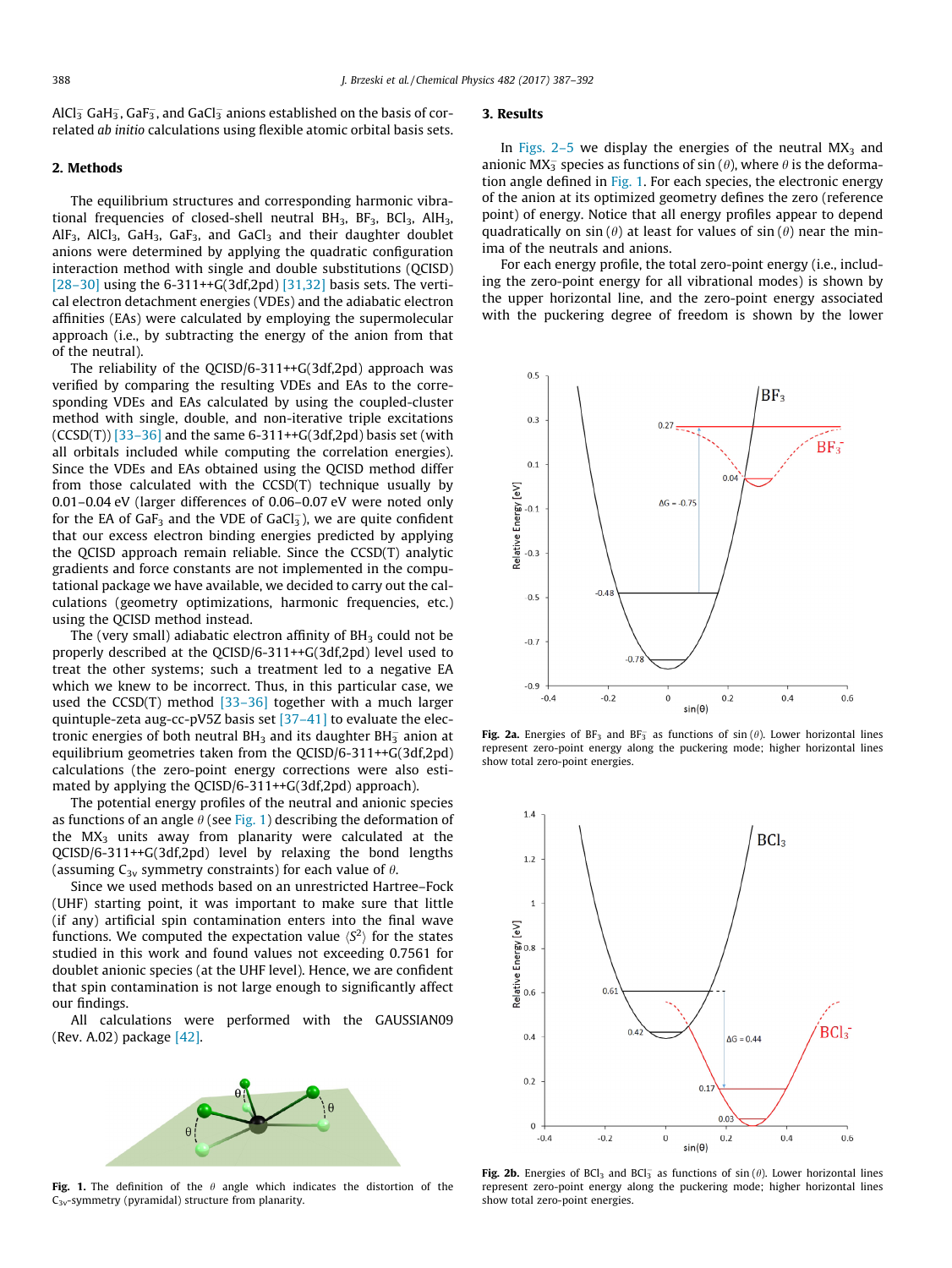

Fig. 3a. Energies of AlF<sub>3</sub> and AlF<sub>3</sub> as functions of sin ( $\theta$ ). Lower horizontal lines represent zero-point energy along the puckering mode; higher horizontal lines show total zero-point energies.



Fig. 3b. Energies of AlCl<sub>3</sub> and AlCl<sub>3</sub> as functions of sin  $(\theta)$ . Lower horizontal lines represent zero-point energy along the puckering mode; higher horizontal lines show total zero-point energies.

horizontal line. The values of  $\Delta G$  were calculated from the (total) zero-point energy of the anion to the (total) zero-point energy of the corresponding neutral. Showing the zero-point energy of the puckering degree of freedom allows us to estimate to what degree this vibrational mode would have to become excited to render the anion electronically unstable, in which case electron detachment should occur.

At geometries where the energy of the anion lies above that of the neutral, the energy profile of the anion is represented by extending the anion's  $\sin^2 \theta$  profile resulting from our ab initio calculations at values of  $sin(\theta)$  for which the anion is stable into the region where the anion is unstable. Of course, these extrapolated energies do not provide accurate representations of the electronic energies of the metastable anions, and they offer no information



Fig. 4a. Energies of GaF<sub>3</sub> and GaF<sub>3</sub> as functions of  $sin(\theta)$ . Lower horizontal lines represent zero-point energy along the puckering mode; higher horizontal lines show total zero-point energies.



Fig. 4b. Energies of GaCl<sub>3</sub> and GaCl<sub>3</sub> as functions of sin ( $\theta$ ). Lower horizontal lines represent zero-point energy along the puckering mode; higher horizontal lines show total zero-point energies.

about the widths (i.e., the inverse of the lifetimes) of these states. However, the energy at which the anion's profile crosses that of the neutral does contain information about to what degree the anion would have to be vibrationally excited along the puckering mode to render the anion unstable to electron detachment.

Before discussing our findings further, it is useful to say a bit about whether the anions treated here are expected to retain the planar  $D_{3h}$  geometries that the corresponding neutral parents possess. At the planar geometry of a neutral  $MX<sub>3</sub>$  (with  $M = B$ , Al, or Ga and  $X = H$ , F, or Cl), the lowest unoccupied molecular orbital (LUMO) is expected to be dominated by the 2p, 3p, or 4p orbital component on the central atom. As such, the LUMO has  $a_2''$  symmetry in the  $D_{3h}$  point group and is odd under reflection through the plane of the molecule. The Born–Oppenheimer energy of the anion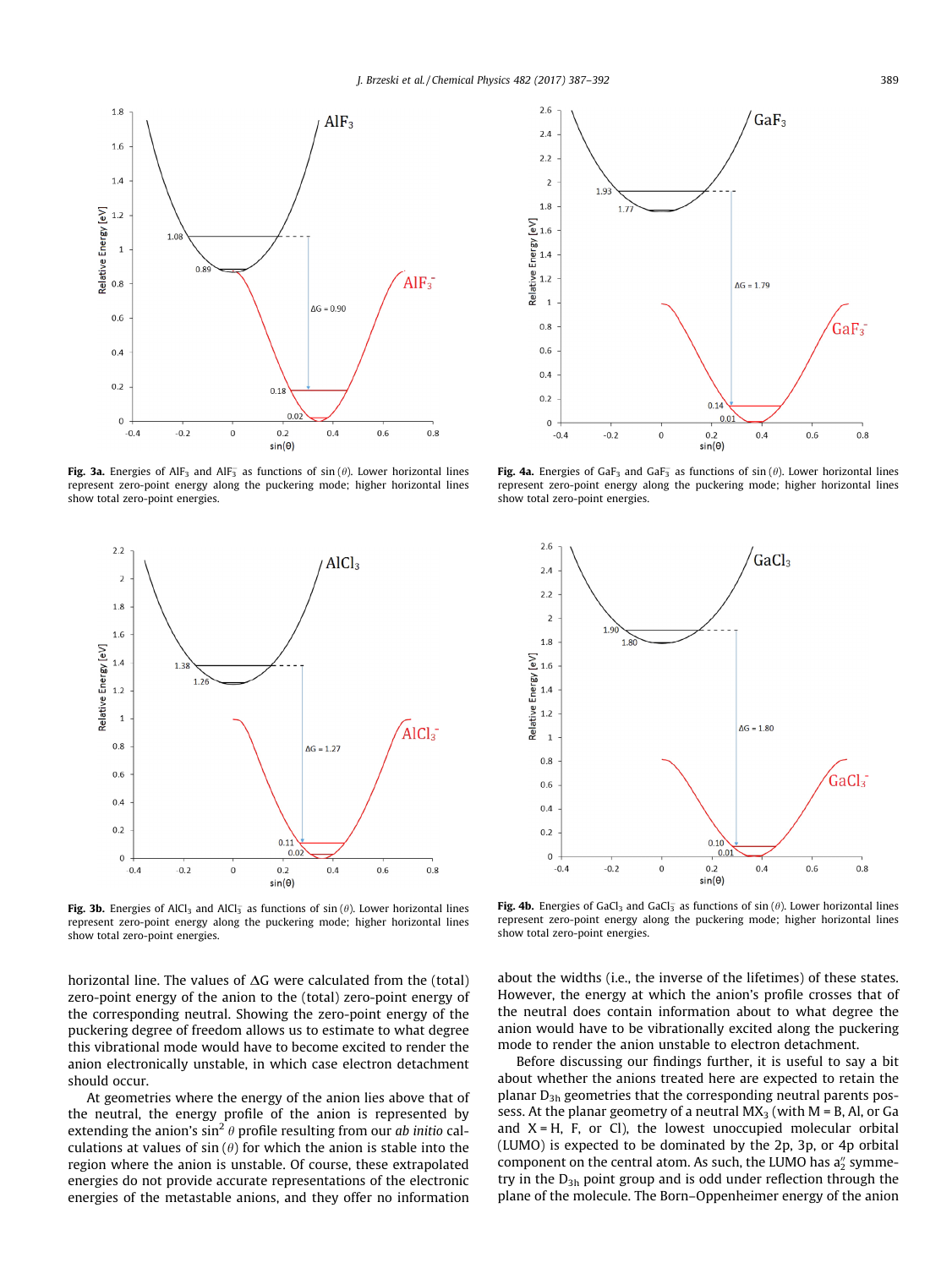

Fig. 5a. Energies of BH<sub>3</sub> and BH<sub>3</sub> as functions of sin ( $\theta$ ). For BH<sub>3</sub> the profile was constructed from energies computed at the QCISD/6-311++G(3df,2pd) level as with all the other species treated here. For the BH $_3^-$  anion, an energy profile was computed at the QCISD/6-311++G(3df,2pd) level, but then shifted to lower energy to reproduce the CCSD(T)/aug-cc-pV5Z computed adiabatic EA of 0.02 eV.



Fig. 5b. Energies of AlH<sub>3</sub> and AlH<sub>3</sub> as functions of sin ( $\theta$ ). Lower horizontal lines represent zero-point energy along the puckering mode; higher horizontal lines show total zero-point energies.

formed by singly occupying such a LUMO can be expressed as a function of deformation along the puckering mode as follows:

$$
E(q) = E(0) + \langle \psi_{a_2} \rangle \left| \frac{\partial H}{\partial q} \right| \psi_{a_2} \rangle \delta q
$$
  
+ 
$$
\frac{1}{2} \left[ \langle \psi_{a_2} \rangle \left| \frac{\partial^2 H}{\partial q^2} \right| \psi_{a_2} \rangle + \sum_n \frac{|\langle \psi_{a_2} \rangle|^{\frac{\partial H}{\partial q}}}{E(0) - E_n} |\delta q^2 + \dots \right] (1)
$$

The gradient  $\left\langle \psi_{a_2^{\prime\prime}} \middle| \frac{\partial H}{\partial q} \right\rangle$  $\left\langle \psi_{a_2''}\middle|\frac{\partial H}{\partial q}\middle|\psi_{a_2''}\right\rangle$  along the puckering mode (q) vanishes because  $\frac{\partial H}{\partial q}$  is of odd symmetry under the plane of the molecule whereas the product  $\langle \psi_{a_2^{\prime\prime}}| | \psi_{a_2^{\prime\prime}} \rangle$  is of even symmetry. This



Fig. 5c. Energies of GaH<sub>3</sub> and GaH<sub>3</sub> as functions of sin ( $\theta$ ). Lower horizontal lines represent zero-point energy along the puckering mode; higher horizontal lines show total zero-point energies.

means that the anion's energy profile has either a minimum or a maximum along  $q$  at the planar geometry, depending on the sign of the quadratic terms in Eq. (1).

A likely source of negative curvature along  $q$  would be the existence of an excited state  $\psi_n$  whose coupling  $\left\langle \psi_{a_2^n} \middle| \frac{\partial H}{\partial q} \middle| \psi_n \right\rangle$  to the  $a_2^n$ ground state is strong and whose energy  $E_n$  is close to that of the ground state  $E(0)$ . Because  $\frac{\partial H}{\partial q}$  is odd under reflection as is  $\psi_{a_2^{\prime\prime}}$ , the excited state  $\psi_n$  must be of even symmetry. So, to anticipate which anions will remain planar and which will distort, one needs to consider which neutrals are likely to have low-lying orbitals of even symmetry (potentially leading to non-planarity) and which are not (thus retaining planarity). With these considerations in mind, we now present and discuss our findings on the nine neutral  $MX<sub>3</sub>$  and anionic  $MX<sub>3</sub>$  species beginning with the halides.

### 3.1.  $MX_3$  halides and their anions

Clearly, the BF $_3^-$  anion is not expected to exist as a stable species even in its lowest vibrational energy level. The small intrinsic electron affinity of the boron atom combined with the close proximity of the three fluorine ligands likely is the origin of this instability. The instability of the BF $_3^-$  has been also suggested by Grant et al. who predicted a negative electron affinity  $(-0.56 \text{ eV})$  for its parent neutral molecule at the CCSD(T)/CBS theory level  $[24]$ . Moreover, measurements of the adiabatic EA of  $BF<sub>3</sub>$  undertaken by Rothe et al. also led to a negative value  $[43]$ .

In contrast,  $BCI_3^-$  is predicted to be a stable anion in its lowest vibrational state and would require substantial vibrational excitation of the puckering mode to reach an internal energy at which electron detachment would be expected. This conclusion agrees with both (i) an experimental evaluation of the adiabatic electron affinity of  $BCI_3$  (0.33 ± 0.20 eV) extracted from the threshold kinetic energy for the  $Cs + BCl_3 \rightarrow Cs^+ + BCl_3^-$  reaction (using a crossed molecular beam technique)  $[43]$  and (ii) earlier theoretical calculations of the EA performed at the CCSD(T)/CBS level (0.49 eV) [\[24\]](#page-5-0).

Unlike  $BF_3$ , Al $F_3$  is predicted to be a stable anion and to become electronically unstable only when vibrational motion along the puckering mode brings it into planarity. We believe the possible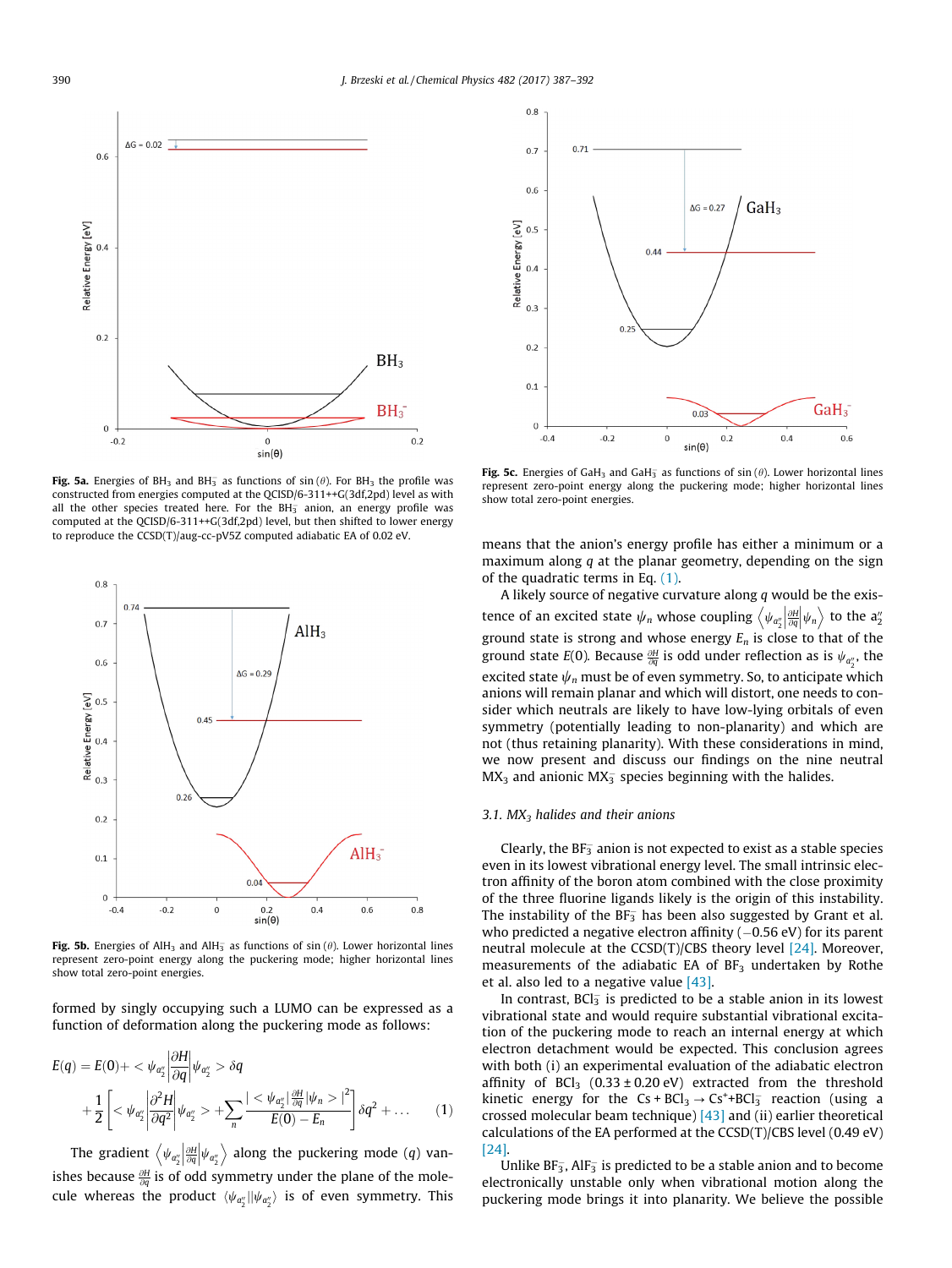existence of the AlF $_3^-$  anion has not been raised in the literature thus far, so we have no other data with which to compare.

AlCl $_3^-$  is also predicted to be a stable anion and to remain so even when vibrational motion along the puckering mode brings it into planarity. As with AlF $_3^{\!-}$ , to the best of our knowledge the existence of the AlCl $_3^-$  anion has not been considered in the literature so we have no other data with which to compare.

Notice that for both AlF $_{\overline{3}}$  and AlCl $_{\overline{3}}$ , the energy profile has zero slope and negative curvature at the planar geometry. As discussed earlier, this suggests that there likely are low-lying vacant orbitals of the corresponding neutral that are even under reflection through the plane of the neutral molecule. Because of the large difference in electronegativity between Al and either F or Cl, a likely candidate for such a low-lying orbital would be the anti-bonding Al-X  $\sigma$  orbital of a $_1^\prime$  symmetry. The corresponding bonding  $\sigma$  orbital would be strongly polarized toward the halogen nucleus, so its anti-bonding partner would have a large component of Al  $sp<sup>2</sup>$  character thus allowing it to couple strongly with the Al 3p (a $_2^{\prime\prime}$ ) orbital to generate the negative curvature.

Both GaF $_3^-$  and GaCl $_3^-$  are predicted to be stable anions and to remain so even when vibrational motion along the puckering mode reaches planarity. To the best of our knowledge the existence of either GaF $_3^-$  or GaCl $_3^-$  has not been considered in the literature so we have no other data with which to compare. As with AlF $_3^-$  and AlCl $_3^{\rm -}$ , these anions' energy profiles have zero slope and negative curvature at the planar geometry probably for the reasons discussed above.

#### 3.2.  $MX_3$  hydrides and their anions

As mentioned in Section [1,](#page-0-0) we included BH<sub>3</sub>, AlH<sub>3</sub>, and GaH<sub>3</sub> in this study to contrast these anions' behavior to the halogen-containing species and because salts containing anions related to these hydrides have received considerable attention in battery technology and because neutral  $BH<sub>3</sub>$  and  $AH<sub>3</sub>$  are important agents in organic synthesis.

One significant difference that could be expected results from the substantial electronegativity differences between H and F or Cl. In particular, B and H have very similar electronegativities, whereas Al and Ga are less electronegative than H.

It is likely that the very similar electronegativities of B and H are why the BH $_3^-$  anion remains planar whereas all the other anions studied here adopt non-planar geometries.

We note that not only are BH<sub>3</sub> and BH $_2^-$  planar but so are [\[44\]](#page-5-0)  $CH_3^+$  and  $CH_3$  as well as NH<sub>3</sub>, probably for the reasons explained above.

Based on the CCSD(T)/aug-cc-pV5Z electronic energies obtained for the QCISD/6-311++G(3df,2pd) equilibrium structures of both BH<sub>3</sub> and BH<sub>3</sub> (corrected by the inclusion of the zero-point vibrational energies), the adiabatic electron affinity of  $BH<sub>3</sub>$  of 0.02 eV agrees well with the experimental result of  $0.038 \pm 0.015$  eV (see Ref. [\[22\]](#page-5-0)) and the earlier theoretical evaluations (0.03 eV) attained by applying either the CCSD(T)/WMR [\[23\]](#page-5-0) or CCSD(T)/CBS approach [\[24\]](#page-5-0) (where WMR stands for atomic natural orbital basis of Widmark–Malmqvist–Roos (boron: [14s9p4d3f/7s7p4d3f]; hydrogen: [8s4p3d/6s4p3d]) [\[45\]](#page-5-0) whereas CBS indicates the complete basis set limit based on the series of calculations employing the aug-cc-pVnZ basis sets,  $n = D, T, Q$  [\[37–41\]](#page-5-0)). It is worth noting that a B3LYP/6-311+G(d) estimate  $[25]$  gives a surprisingly accurate EA value for  $BH<sub>3</sub>$  (0.04 eV). However, because we found that high-level ab initio calculations with a large basis set were required to properly come close to the experimental EA, this DFT result was probably fortuitous.

These results suggest that AlH $_3^-$  and GaH $_3^-$  should be electronically stable both vertically and adiabatically.

#### Table 1

Vertical electron detachment energies and adiabatic electron affinities (including zero-point energy corrections) for the nine species studied here evaluated at the level of theory indicated as detailed in Section [2.](#page-1-0)

| Species                                        | $OCISD/6-311++G(3df,2pd)$ | $CCSD(T, full)/6-311++G(3df,2pd)$ |
|------------------------------------------------|---------------------------|-----------------------------------|
| Vertical electron detachment energy (VDE) [eV] |                           |                                   |
| BH <sub>3</sub>                                | <0                        | 0.04 <sup>a</sup>                 |
| $BF_{3}^-$                                     | 0.59                      | 0.60                              |
| BCl <sub>3</sub>                               | 1.54                      | 1.52                              |
| AlH <sub>3</sub>                               | 0.38                      | 0.41                              |
| AlF <sub>3</sub>                               | 1.88                      | 1.92                              |
| AlCl <sub>3</sub>                              | 2.42                      | 2.43                              |
| GaH <sub>3</sub>                               | 0.29                      | 0.37                              |
| GaF <sub>3</sub>                               | 3.01                      | 2.98                              |
| Gal <sub>3</sub>                               | 3.03                      | 3.10                              |
| Adiabatic electron affinity (EA) [eV]          |                           |                                   |
| BH <sub>3</sub>                                | $\leq 0$                  | 0.02 <sup>a</sup>                 |
| BF <sub>3</sub>                                | $-0.75^{\rm b}$           | $-0.74$                           |
| BCl <sub>3</sub>                               | 0.43                      | 0.42                              |
| AlH <sub>3</sub>                               | 0.29                      | 0.31                              |
| AlF <sub>3</sub>                               | 0.90                      | 0.94                              |
| AlCl <sub>3</sub>                              | 1.28                      | 1.28                              |
| $GaH_3$                                        | 0.27                      | 0.26                              |
| GaF <sub>3</sub>                               | 1.79                      | 1.72                              |
| Gal <sub>3</sub>                               | 1.81                      | 1.76                              |

<sup>a</sup> The results obtained using the CCSD(T,full)/aug-cc-pV5Z electronic energies.  $<sup>b</sup>$  As noted in the text, BF<sub>3</sub> is predicted to be unstable with respect to electron</sup> autodetachment.

## 4. Summary

We have used ab initio electronic structure methods with flexible atomic orbital basis sets to examine the extent to which tri-fluorides, tri-chlorides, and tri-hydrides of B, Al, and Ga can bind an excess electron to form an anion. The adiabatic and vertical electronic stabilities of the  $BX_3^-$ , Al $X_3^-$ , and Ga $X_3^-$  anions (X = F, Cl) manifested in their EA and VDE values, respectively, follow certain trends. Namely, the EAs of BF<sub>3</sub>, AlF<sub>3</sub>, and GaF<sub>3</sub> increase with increasing atomic number of the central atom – from a negative value characterizing boron tri-fluoride, through a positive EA of 0.90 eV for aluminum tri-fluoride, up to 1.79 eV predicted for  $GaF<sub>3</sub>$ . An analogous trend is observed for the corresponding trichlorides whose EAs grow from  $0.43$  eV (BCl<sub>3</sub>) through 1.28 eV  $(AlCl<sub>3</sub>)$  to 1.81 eV  $(GaCl<sub>3</sub>)$  as we summarize in Table 1. Not surprisingly, the VDE values characterizing the tri-halide anions follow the same trend as the EAs of the corresponding neutral molecules. Hence, the smallest VDEs are predicted for the anions containing boron whereas the VDE values for gallium tri-fluoride and gallium tri-chloride are the largest and slightly exceed 3 eV. In addition, for any given central atom  $M$  ( $M = B$ , Al, Ga) the adiabatic and vertical electronic stabilities for the  $MCl<sub>3</sub>$  tri-chloride system are always larger than those evaluated for the corresponding tri-fluoride compound  $(MF_3)$ .

The B, Al, and Ga tri-hydrides have quite different electron binding strengths than the corresponding tri-halides.  $BH<sub>3</sub>$  has, as was known earlier, a very small EA (ca. 0.02 eV) and its anion retains the planar geometry of its parent neutral unlike the tri-halide anions and  $AH_{3}^-$  and GaH<sub>3</sub>, which adopt non-planar geometries.  $AH<sub>3</sub>$  and GaH<sub>3</sub> have considerably smaller EAs (ca. 0.3 eV) than the Al and Ga tri-halides (0.9–1.8 eV) and, as just noted, the AlH $_3^$ and GaH $_3^-$  anions are non-planar.

#### Acknowledgement

This research was supported by the Polish Ministry of Science and Higher Education grant No. DS 530-8376-D499-15 (to P.S.).